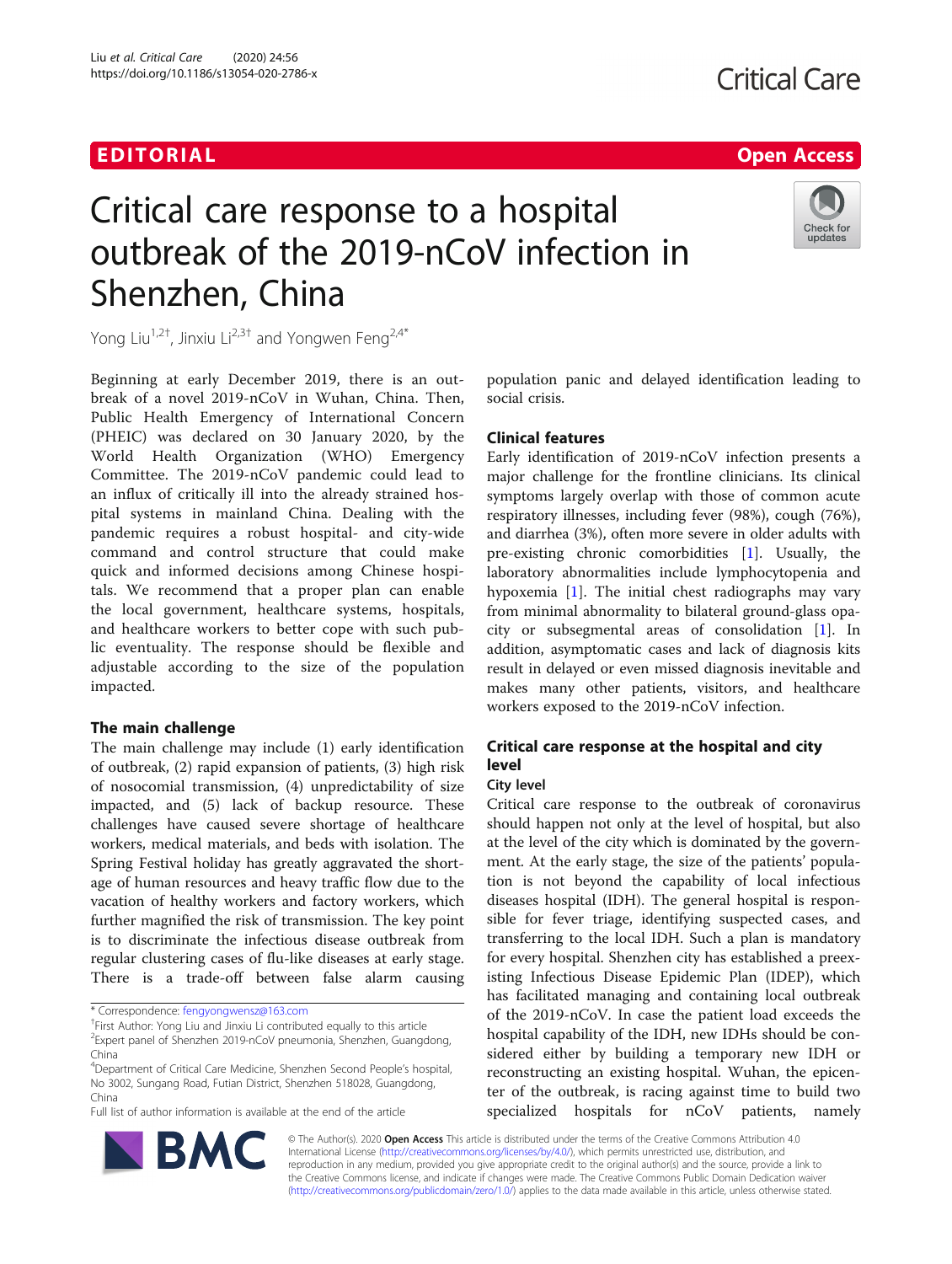<span id="page-1-0"></span>Huoshenshan and Leishenshan hospital, whereas a different strategy has been undertaken in Shenzhen city by reconstructing an existing hospital to become an IDH with capability of 800 beds.

## Hospital level

2019-nCoV patients should be admitted to singlebedded, negative pressure rooms in isolated units with intensive care and monitoring [2]. Clinical engineering should have plans to reconstruct standard rooms [2]. Retrofitting the rooms with externally exhausted HEPA filters may be an expedient solution. Also, the general hospital may consider procedures such as suspending elective surgeries, canceling ambulatory clinics and outpatient diagnostic procedures, transferring patients to other institutions, and restricting hospital visitors [2]. More importantly, because the hospitals' ability to respond to the outbreak largely depends on their available ICU beds, the plan to increase ICU bed capacity needs to be determined.

# Key points for preventing transmission of infectious agents in healthcare settings

Caring for 2019-nCoV patients represents a substantial exposure risk for ICU staff because of the following reasons: highly contagious with multiple transmission route, high exposure dose, long daily contact hours, and ICU stay. The basic reproductive number was estimated to be 2.2 (95% CI, 1.4 to 3.9) [3], or as high as between 3.6 and 4.0 [4]. The 2019 nCoV is proved to be transmitted by respiratory droplets, contact, and fecal-oral, even transmission through the eye is possible  $[5, 6]$  $[5, 6]$  $[5, 6]$  $[5, 6]$ . The higher viral load and aerosol-generating procedures, such as noninvasive ventilation, magnify the exposure and transmission risk [2, [7,](#page-2-0) [8](#page-2-0)]. Moreover, virus shedding can be prolonged and last for  $> 3$  weeks according to some literature and our unpublished data [2]. Healthcare providers and those in contact with infected patients should utilize contact, droplet, and airborne precautions with N95 respirator. Strict infection prevention and control practices have been implemented and audited in our units following the infection prevention and control plan published by China's National Health Committee (CNHC). In addition, wellequipped fever clinic as triage station with trained staff knowing 2019-nCoV case definitions is established. For suspected 2019-nCoV infection, several key points are crucial procedures: recording a detailed history, standardizing pneumonia workup, obtaining lower respiratory tract specimens [2, [8](#page-2-0)], and implementing droplet isolation to break the transmission chain in the healthcare setting [2].

### Psychosocial stress

The risk of 2019-nCoV exposure may cause significant psychosocial stress on healthcare workers [2]. The death of a retired ENT physician from a 2019-nCoV infection has added to fears in January 2020. Psychotherapists have also been invited to join medical teams to evaluate and deal with potential stress and depression for the safety of the healthcare workers.

### Critical management

2019-nCoV management was largely supportive, including intubation, early prone positioning, neuromuscular blockade, and extracorporeal membrane oxygenation (ECMO) according to the recommendations updated by CNHC. Low-dose systematic corticosteroids, lopinavir/ritonavir, and atomization inhalation of interferon were encouraged. These critical managements have worked well so far, as our 2019-nCoV patients had zero mortality. On the contrary, the previously reported mortality of 2019-nCoV patients in Wuhan ranged from 11 to 15% [1, [9\]](#page-2-0).

#### Acknowledgements

Not applicable.

#### Authors' contributions

All authors were major contributors in writing the manuscript and approved the final manuscript.

#### Funding

No funding sources declared.

#### Availability of data and materials

Not applicable.

#### Ethics approval and consent to participate

This article belongs to the final editorial and is exempt from ethical review.

#### Consent for publication

Not applicable. Our study contains no individual data.

#### Competing interests

The authors declare that they have no competing interests.

#### Author details

<sup>1</sup>Department of Critical Care Medicine, Shenzhen Hospital, Southern Medical University, Shenzhen, Guangdong, China. <sup>2</sup> Expert panel of Shenzhen 2019-nCoV pneumonia, Shenzhen, Guangdong, China. <sup>3</sup>Department of Critical Care Medicine, Shenzhen Third People's Hospital, Shenzhen, Guangdong, China. <sup>4</sup> Department of Critical Care Medicine, Shenzhen Second People's hospital, No 3002, Sungang Road, Futian District, Shenzhen 518028, Guangdong, China.

#### Received: 7 February 2020 Accepted: 12 February 2020 Published online: 19 February 2020

#### References

- 1. Huang C, et al. Clinical features of patients infected with 2019 novel coronavirus in Wuhan, China. Lancet. 2020; ahead of print.
- 2. Al-Dorzi HM, et al. The critical care response to a hospital outbreak of Middle East respiratory syndrome coronavirus (MERS-CoV) infection: an observational study. Ann Intensive Care. 2016;6(1):101.
- 3. Li Q, et al. Early transmission dynamics in Wuhan, China, of novel coronavirus–infected pneumonia. N Engl J Med. 2020; ahead of print.
- 4. Jonathan M, Read JREB, Cummings DAT, Ho A, Jewell CP. Novel coronavirus 2019-nCoV: early estimation of epidemiological parameters and epidemic